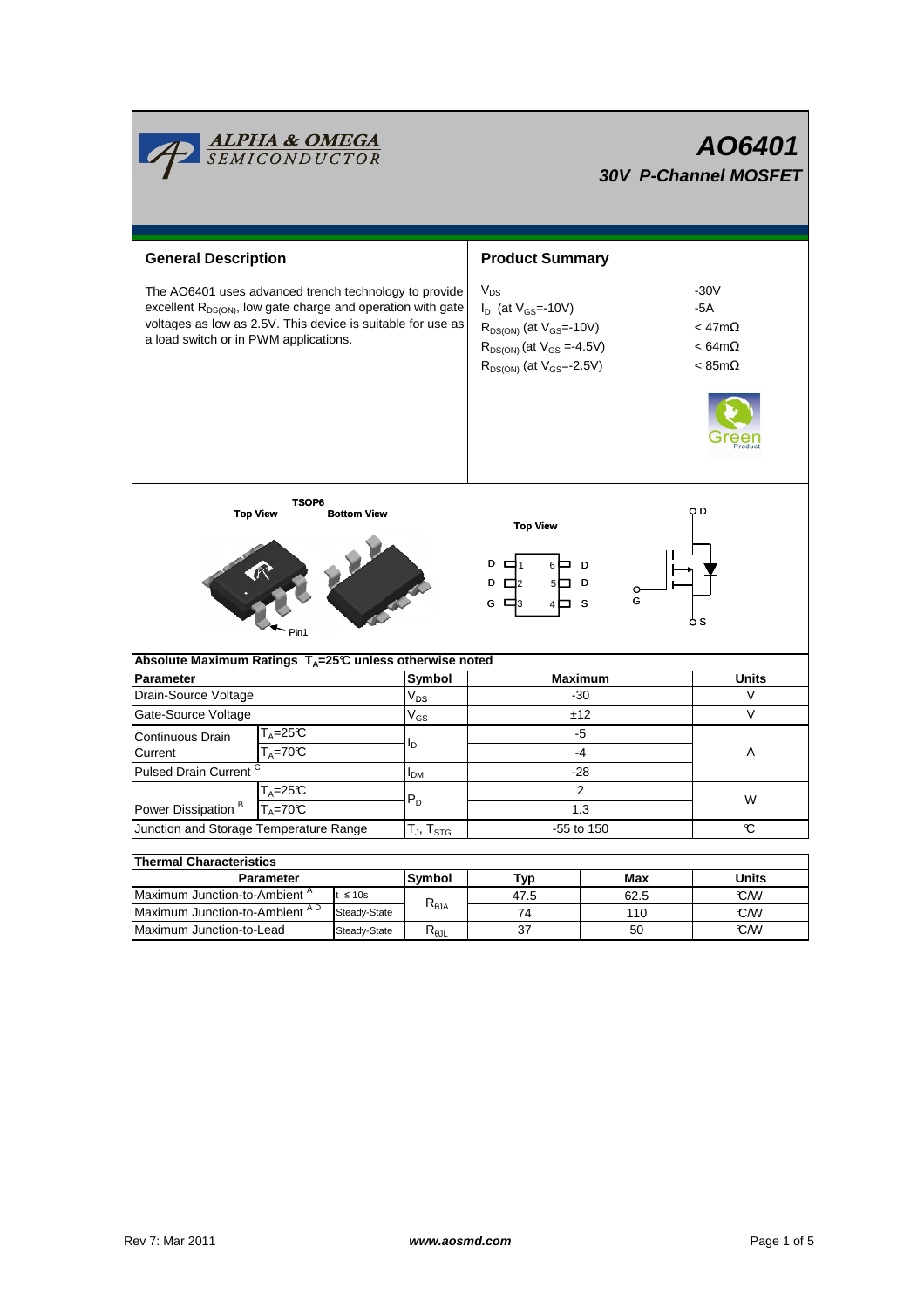

### **Electrical Characteristics (TJ=25°C unless otherwise noted)**

| <b>Symbol</b>              | <b>Conditions</b><br>Parameter                                                  |                                                         | Min    | <b>Typ</b>     | <b>Max</b> | <b>Units</b> |  |  |  |  |  |  |
|----------------------------|---------------------------------------------------------------------------------|---------------------------------------------------------|--------|----------------|------------|--------------|--|--|--|--|--|--|
| <b>STATIC PARAMETERS</b>   |                                                                                 |                                                         |        |                |            |              |  |  |  |  |  |  |
| <b>BV<sub>DSS</sub></b>    | Drain-Source Breakdown Voltage                                                  | $I_{D} = -250 \mu A$ , $V_{GS} = 0V$                    | $-30$  |                |            | V            |  |  |  |  |  |  |
| $I_{\text{DSS}}$           | Zero Gate Voltage Drain Current                                                 | $V_{DS}$ =-30V, $V_{GS}$ =0V                            |        |                | $-1$       |              |  |  |  |  |  |  |
|                            |                                                                                 | $T_{\parallel} = 55$ °C                                 |        |                | -5         | μA           |  |  |  |  |  |  |
| l <sub>GSS</sub>           | Gate-Body leakage current                                                       | $V_{DS} = 0V$ , $V_{GS} = \pm 12V$                      |        |                | ±100       | nA           |  |  |  |  |  |  |
| $V_{GS(th)}$               | Gate Threshold Voltage                                                          | V <sub>DS</sub> =V <sub>GS</sub> I <sub>D</sub> =-250µA | $-0.5$ | $-0.9$         | $-1.3$     | V            |  |  |  |  |  |  |
| $I_{D(ON)}$                | On state drain current                                                          | $V_{GS}$ =-10V, $V_{DS}$ =-5V                           | $-28$  |                |            | A            |  |  |  |  |  |  |
| $R_{DS(ON)}$               |                                                                                 | $V_{GS}$ =-10V, I <sub>D</sub> =-5A                     |        | 39             | 47         | $m\Omega$    |  |  |  |  |  |  |
|                            | Static Drain-Source On-Resistance                                               | $T_i = 125C$                                            |        | 60             | 74         |              |  |  |  |  |  |  |
|                            |                                                                                 | $V_{GS} = -4.5V$ , $I_D = -4A$                          |        | 45             | 64         | $m\Omega$    |  |  |  |  |  |  |
|                            |                                                                                 | $V_{GS}$ =-2.5V, $I_{D}$ =-1A                           |        | 59             | 85         | $m\Omega$    |  |  |  |  |  |  |
| $g_{FS}$                   | <b>Forward Transconductance</b>                                                 | $V_{DS}$ =-5V, $I_{D}$ =-5A                             |        | 18             |            | S            |  |  |  |  |  |  |
| $V_{SD}$                   | Diode Forward Voltage                                                           |                                                         | $-0.7$ | $-1$           | V          |              |  |  |  |  |  |  |
| I <sub>s</sub>             | Maximum Body-Diode Continuous Current                                           |                                                         |        | $-2.5$         | Α          |              |  |  |  |  |  |  |
|                            | <b>DYNAMIC PARAMETERS</b>                                                       |                                                         |        |                |            |              |  |  |  |  |  |  |
| $C_{\rm iss}$              | <b>Input Capacitance</b>                                                        |                                                         |        | 645            | 780        | pF           |  |  |  |  |  |  |
| $C_{\rm oss}$              | Output Capacitance                                                              | $V_{GS}$ =0V, $V_{DS}$ =-15V, f=1MHz                    |        | 80             |            | pF           |  |  |  |  |  |  |
| $C_{\rm rss}$              | Reverse Transfer Capacitance                                                    |                                                         |        | 55             | 80         | рF           |  |  |  |  |  |  |
| R <sub>g</sub>             | Gate resistance                                                                 | $V_{GS}$ =0V, $V_{DS}$ =0V, f=1MHz                      |        | 7.8            | 12         | Ω            |  |  |  |  |  |  |
|                            | <b>SWITCHING PARAMETERS</b>                                                     |                                                         |        |                |            |              |  |  |  |  |  |  |
| $Q_q(10V)$                 | Total Gate Charge                                                               |                                                         |        | 14             | 17         | nC           |  |  |  |  |  |  |
| $Q_q(4.5V)$                | <b>Total Gate Charge</b>                                                        | $V_{GS}$ =-10V, $V_{DS}$ =-15V, $I_{D}$ =-5A            |        | $\overline{7}$ | 8.5        | nC           |  |  |  |  |  |  |
| $\mathsf{Q}_{\mathsf{gs}}$ | Gate Source Charge                                                              |                                                         |        | 1.5            |            | nC           |  |  |  |  |  |  |
| $Q_{gd}$                   | Gate Drain Charge                                                               |                                                         |        | 2.5            |            | nC           |  |  |  |  |  |  |
| $t_{D(on)}$                | Turn-On DelayTime                                                               |                                                         |        | 6.5            |            | ns           |  |  |  |  |  |  |
| t,                         | Turn-On Rise Time<br>$V_{GS}$ =-10V, V <sub>DS</sub> =-15V, R <sub>L</sub> =3Ω, |                                                         |        | 3.5            |            | ns           |  |  |  |  |  |  |
| $t_{D(off)}$               | Turn-Off DelayTime                                                              | $R_{\text{GEN}} = 3\Omega$                              |        | 41             |            | ns           |  |  |  |  |  |  |
| $t_f$                      | Turn-Off Fall Time                                                              |                                                         |        | 9              |            | ns           |  |  |  |  |  |  |
| $\mathsf{t}_\mathsf{rr}$   | Body Diode Reverse Recovery Time                                                | $I_F = -5A$ , dl/dt=100A/ $\mu$ s                       |        | 11             | 13.5       | ns           |  |  |  |  |  |  |
| $Q_{rr}$                   | Body Diode Reverse Recovery Charge   IF=-5A, dl/dt=100A/us                      |                                                         |        | 3.5            |            | nC           |  |  |  |  |  |  |

A. The value of  $R_{\theta_0A}$  is measured with the device mounted on 1in<sup>2</sup> FR-4 board with 2oz. Copper, in a still air environment with T<sub>A</sub> =25°C. The value in any given application depends on the user's specific board design.

B. The power dissipation P<sub>D</sub> is based on  $T_{J(MAX)}$ =150°C, using ≤ 10s junction-to-ambient thermal resistance.

C. Repetitive rating, pulse width limited by junction temperature  $T_{J(MAX)}$ =150°C. Ratings are based on low frequency and duty cycles to keep initialT $_{J}$ =25°C.

D. The  $R_{\theta JA}$  is the sum of the thermal impedence from junction to lead  $R_{\theta JL}$  and lead to ambient.

E. The static characteristics in Figures 1 to 6 are obtained using <300µs pulses, duty cycle 0.5% max.

F. These curves are based on the junction-to-ambient thermal impedence which is measured with the device mounted on 1in<sup>2</sup> FR-4 board with 2oz. Copper, assuming a maximum junction temperature of  $T_{\rm J(MAX)}$ =150 $^{\circ}$  C. The SOA curve provides a single pulse rating.

THIS PRODUCT HAS BEEN DESIGNED AND QUALIFIED FOR THE CONSUMER MARKET. APPLICATIONS OR USES AS CRITICAL COMPONENTS IN LIFE SUPPORT DEVICES OR SYSTEMS ARE NOT AUTHORIZED. AOS DOES NOT ASSUME ANY LIABILITY ARISING OUT OF SUCH APPLICATIONS OR USES OF ITS PRODUCTS. AOS RESERVES THE RIGHT TO IMPROVE PRODUCT DESIGN, FUNCTIONS AND RELIABILITY WITHOUT NOTICE.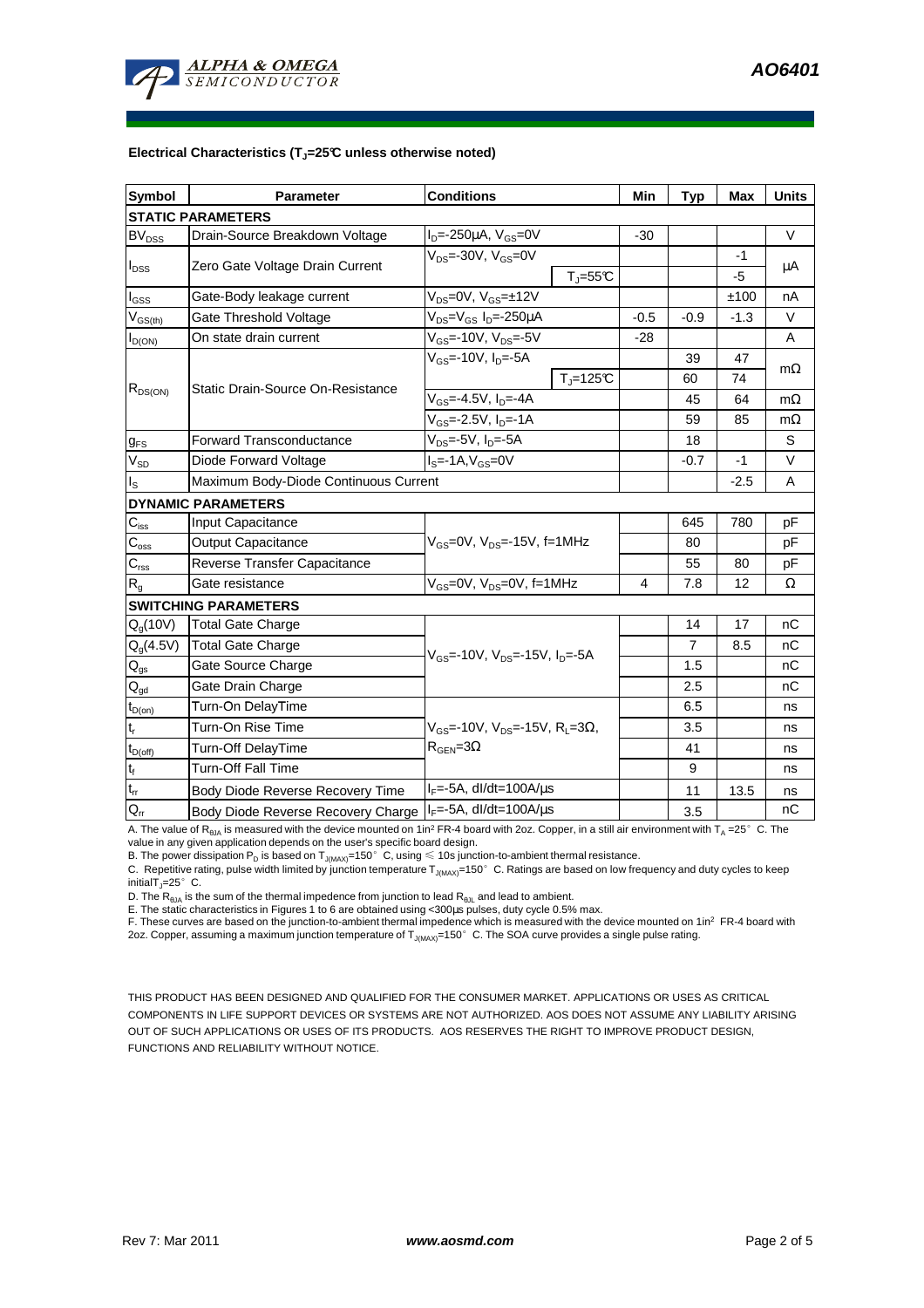

## **TYPICAL ELECTRICAL AND THERMAL CHARACTERISTICS**

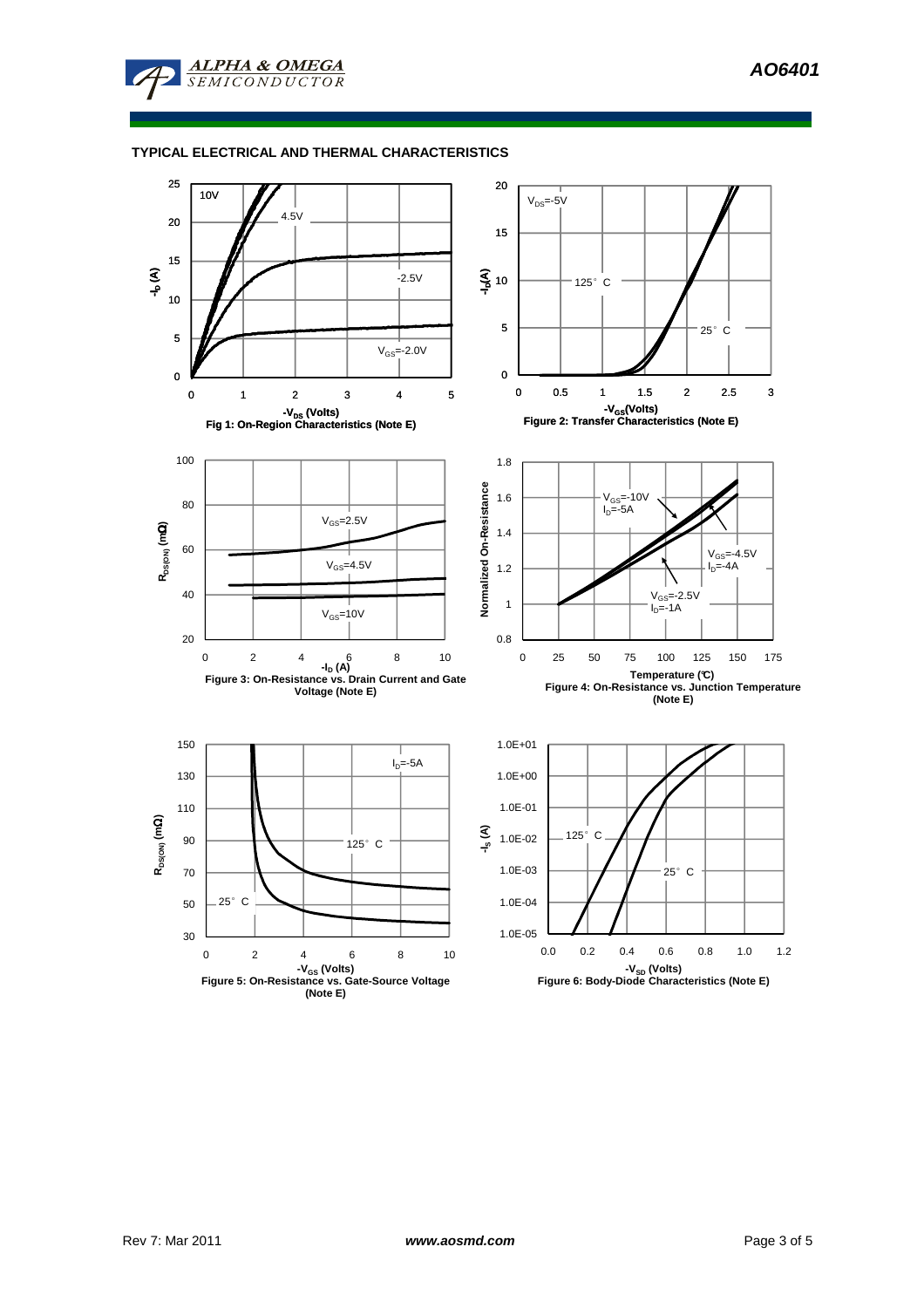

### **TYPICAL ELECTRICAL AND THERMAL CHARACTERISTICS**